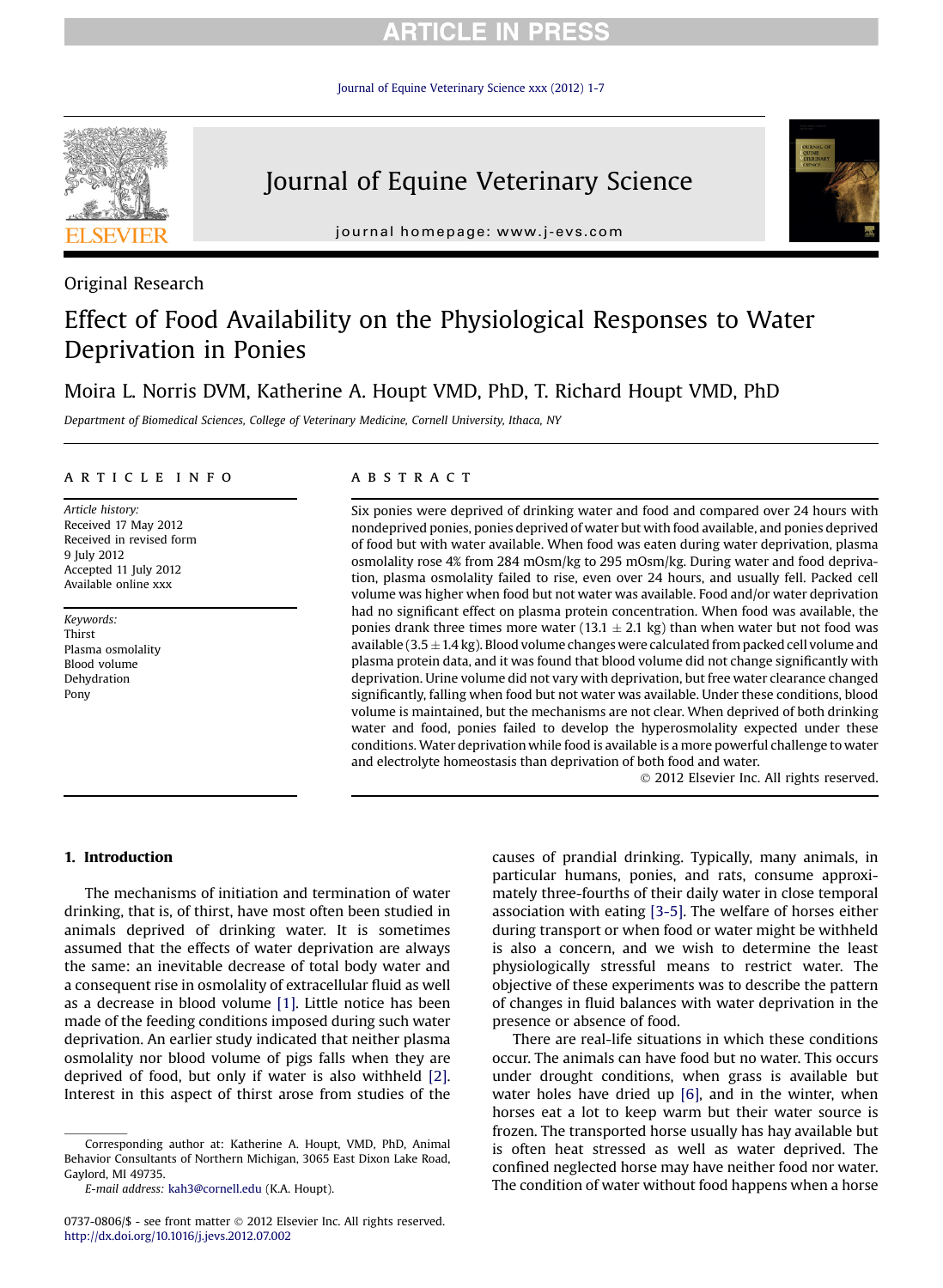is fasted perioperatively. This can also happen in a desert environment when all the grass close to a water hole has been consumed.

Our hypothesis was that the presence of food affects the dehydration status of the animal but that the response of the horse may differ from that of other species, including other equine species such as the donkey or zebra. To test this hypothesis, we measured plasma protein, packed cell volume (PCV), blood and urine osmolality, and urinary as well as plasma sodium and potassium in ponies under four conditions: water but no food; food but no water; neither food nor water; food and water.

## 2. Methods

This experiment was approved by Cornell University's Institutional Animal Care and Use Committee.

#### 2.1. Animals and Housing

Six male castrated Shetland-type ponies (age range: 8-13 years; mean weight  $= 287 \pm 17.2$  kg) were used. They were kept for the 24 hours of each experiment in raised 1.82  $\times$ 0.8 m metabolism stalls that allowed collection of urine in a pan placed beneath the center of the stall. The urine was strained through a screen and cheesecloth to eliminate any hay or other debris. Sterile catheters were placed in the jugular vein before each experiment was begun to facilitate and render painless frequent blood sampling. Hay was available ad libitum, except during the no food (NF) conditions. Water was presented in a bucket and the amount drunk measured; there was minimal spillage. The ponies were released in a pasture for 3-5 days between experiments. All the experiments were carried out in the summer.

### 2.2. Blood and Urine Analyses

Blood samples were taken into preheparinized sterile tubes and immediately refrigerated. PCV determinations were made in duplicate using a microhematocrit technique (Micro-capillary reader, Damon/IEG Division, Needham Heights, MA). Plasma protein concentration was estimated to within  $\pm 0.1$  g/dL with a handheld refractometer (Veterinary Refractometer, AO Veterinary Instruments Helsinkistrasse 9, Ch-4023, Basil Friedlander SZ). Plasma and urine osmolality were determined in duplicate on a 2-mL plasma sample using a freezing point 30 osmometer (Osmette A, Precision Systems, Inc., 16 Tech Circle, Natick, MA). This instrument has a precision of  $\pm$ 0.5 mOsm/kg. All these measurements were made on the same day as the experiment. Sodium and potassium levels in plasma and urine were measured using a flame photometer (model 443, Instrumentation Laboratory).

#### 2.3. Experimental Procedures

Blood parameters were measured under four conditions: (i) control: water and food available ad libitum (WWWF); (ii) no water but with food (NWWF); (iii) no water no food (NWNF); and (iv) water available but no food (WWNF). The order of treatments was randomized. Experiments began at 6 A.M. Blood samples were taken hourly until 22 hours, after which they were taken only when the animal urinated. This timing of blood samples was for determination of urinary clearance values. However, to compare and summarize the results of separate experiments, the results of the blood samples taken at regular intervals, that is, at the beginning of the deprivation period and at 22 hours (1320 minutes) were used for statistical analysis. Data were not available for all the ponies for hours 23 and 24.

Each time the pony urinated, another blood sample was taken, and total urine volume was measured. Deprivation experiments were of 24 hours duration or the time of the next urination after the 6 A.M. sampling at the end of the 24 hours deprivation period. Urine volume excreted during the 24 hours deprivation was also measured and samples taken for sodium, potassium, and osmolality determination.

#### 2.3.1. Estimations of Blood Volume Changes

Although neither blood nor plasma volumes were measured directly in these experiments, changes in blood volume could be estimated by calculation. This was done for comparison of the change between initial volume at the beginning of the deprivation period and volume at the end of the period. These calculations were done as previously described [\[2\]](#page-5-0), based on changes in plasma protein and PCV values. An assumption that could not be verified was that there was no loss of plasma protein.

In brief, the ratio between initial blood volume  $(V<sub>1</sub>)$  and the blood volume  $(V_2)$  at the end of a deprivation period can be estimated. The rationale follows:  $V_2$  will equal the sum of its plasma volume  $(PIV<sub>2</sub>)$  and total red blood cell volume (RBCV<sub>2</sub>). PlV<sub>2</sub> can be estimated in terms of PlV<sub>1</sub> (initial plasma volume) on the assumption that the total amount of plasma protein in the vascular system does not change between the beginning and end of the deprivation period. In that case,  $PIV_2$  equals  $PIV_1$  times the ratio  $PIPr_1/$ PlPr2, where PlPr indicates the respective plasma protein concentrations. PlV<sub>l</sub> will equal  $[1 - PCV_1]$  times V<sub>l</sub>. PCV<sub>l</sub> is initial PCV. RBCV<sub>2</sub> will equal  $V_2$  times PCV<sub>2</sub>.

Therefore:

 $V_2 = [1 - PCV_1][P1P_{r1}/P1P_{r2}]V1 + (PCV_2)V_2$ 

And, by rearrangement:  $V_2/V_1 = [1 - PCV_1] [P1P_{r1}/$  $P1P_{r2}$ ]/[1 – PCV<sub>2</sub>]. Here a ratio greater than 1 indicates a greater end blood volume compared with initial volume. The results can be expressed as a percentage, for example, a ratio of 1.05 will indicate a 5% greater volume at the end of the deprivation period than the initial volume.

In addition to the assumption of a constant total amount of plasma protein within the blood vascular system, there are other assumptions implicit in these calculations. The method of calculation takes into account the possible addition or subtraction of red cells, as they may be stored in the spleen and released on eating or drinking. However, it is assumed that only insignificant amounts of plasma would be added with those additional red cells. All methods of estimating blood or plasma volumes contain such assumptions, accounting in part for their imprecision.

## 2.4. Clearance

Clearance was calculated for osmolytes, by dividing the quantity (flow rate) of urine (mL/min) times the concentration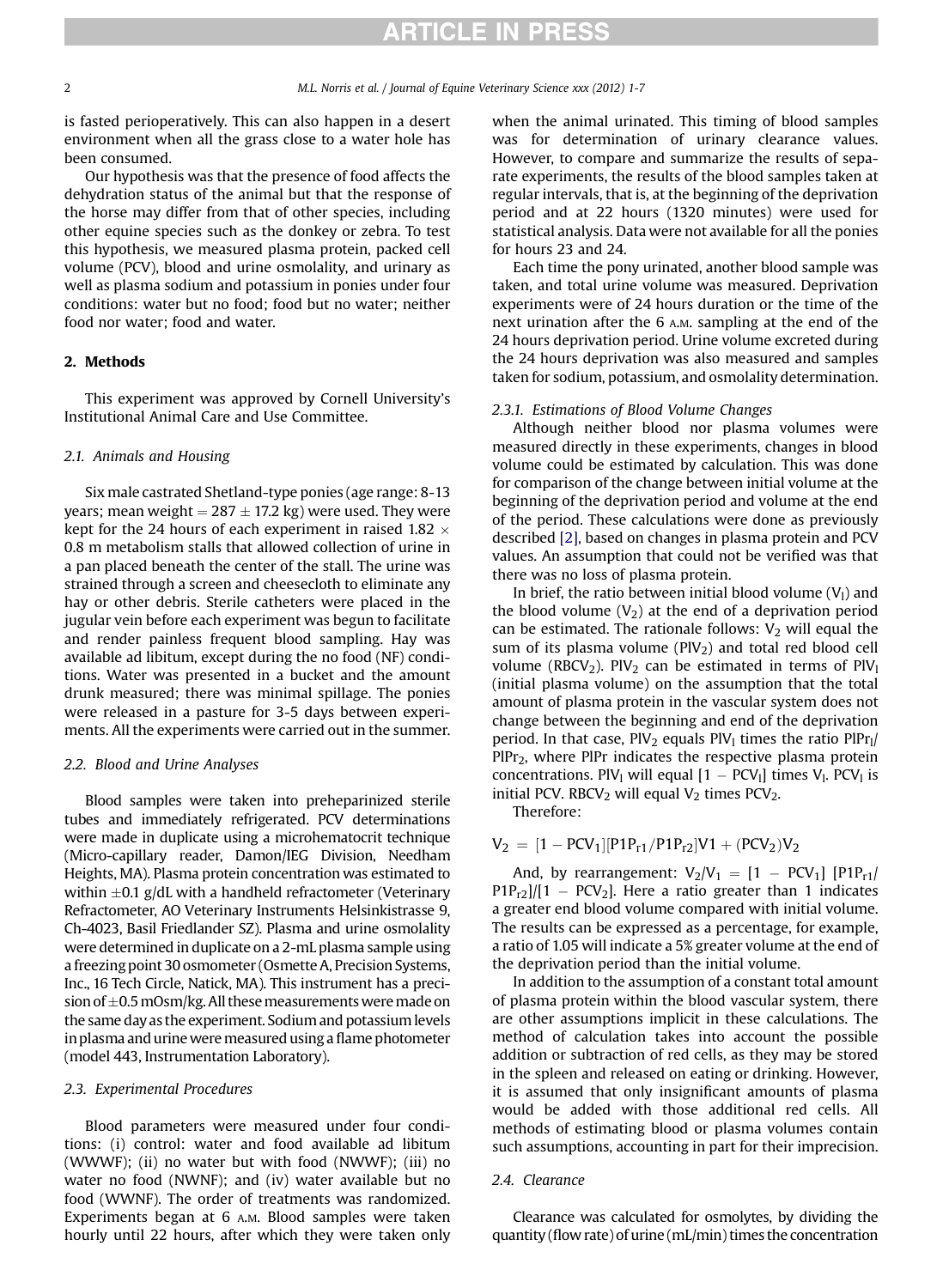<span id="page-2-0"></span>in the urine by the plasma concentration. Free water clearance was calculated by subtracting the ratio of urine osmolality  $(U_{osm})$  to plasma osmolality  $P_{osm}$  times urine flow (V) from urine flow (V). Clearance of water  $= V - (U_{osm}/P_{osm})$  V. Solute clearance was calculated by dividing the rate of excretion of the solute by the plasma concentration.

### 2.5. Statistical Analyses

The General Linear Model procedures of the SAS system [\[7\]](#page-5-0) were used to assess the significance of the results summarized in the figures. The factors used in the analysis were horse and treatment. SAS contrast statements were used to test for significance between control values and each of the deprivation conditions. Paired t-tests were also applied to specific differences of interest.

## 3. Results

The ponies drank a mean of  $13.1 \pm 2.1$  kg of water in the 24 hours when both food and water were available and  $3.5 \pm 1.4$  kg when water but not food was available  $(t = 10.08, P < .001)$ .

## 3.1. Changes in Blood

Figure 1 is a plot of plasma osmolality, plasma protein, and PCV during a typical experiment.

### 3.1.1. Osmolality

Changes in plasma osmolality over the 24 hours deprivation period are shown in Figure 2. The value at each hour



Fig. 2. Plot of plasma osmolality changes from initial value (time 0) during deprivation periods for the four conditions over 24 hours. Vertical lines are the standard error of the means at 12 and 22 hours.

is the change from the initial value at 0 hour. The osmolality at time 0 was  $285.1 \pm 1.56$  mOsm/kg. There was a significant effect of condition on plasma osmolality ( $F_{8,15} = 4.32$ ,  $P = .007$ ) at 22 hours deprivation. The osmolality was significantly higher in the NWWF (296.4  $\pm$  4.79 mOsm/kg) than in the WWNF (284.4  $\pm$  1.81 mOsm/kg) (P = .004) and higher than in the WWWF (285.6  $\pm$  1.87 mOsm/kg)



Fig. 1. Plot of blood plasma osmolality for one pony during a water deprivation period of 24 hours with food freely available. Water was removed at time 0 and blood samples were drawn hourly and after 20 hours whenever the pony micturated spontaneously.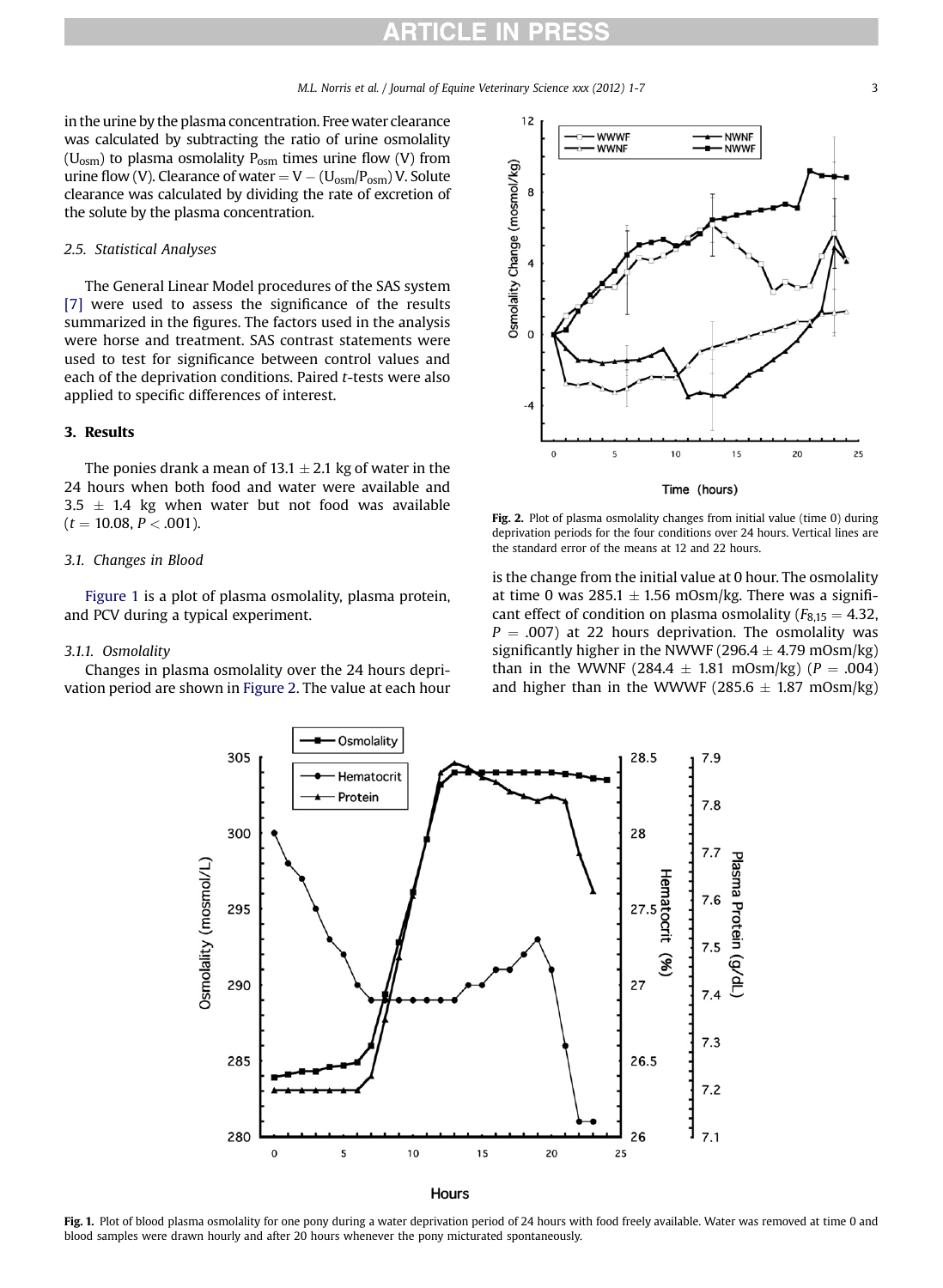## **TICLE IN PRES**

<span id="page-3-0"></span>condition ( $P = .007$ ). By the 19th hour, the rise of osmolality in [Figure 2](#page-2-0) in the NWWF condition reached 7.3 mOsm/kg, whereas osmolality in the NWNF condition fell to 0.9 mOsm/kg.

#### 3.1.2. Plasma Protein

Plasma protein concentration at time 0 was  $7.06 \pm 0.15$  g/ dL. Changes of plasma protein concentration with time and condition are shown in Figure 3. There was a significant overall effect on plasma protein at 22 hours ( $F_{8,15} = 11.68$ ,  $P <$ .0001), but none of the conditions were significantly different. Plasma protein (Fig. 3) continued its steady rise in all conditions but was most pronounced in the NWWF, attaining  $+0.8$  g/dL above the initial value by the 14th hour.

## 3.1.3. Packed Cell Volume

The changes in PCV are illustrated in Figure 4. The PCV at time 0 was  $31.4\% \pm 2.3\%$ . The PCV fell when food was not available. The PCV remained low in the NWNF condition. At 22 hours, there was a significant over all effect on PCV  $(F_{8,15} = 5.47, P = .002)$ . NWNF (28.3%  $\pm$  1.3%) was significantly different from NWWF (31.2%  $\pm$  1.6%) (P = .012) and WWWF  $(30\% \pm 2.1\%)$  (P = .008).

PCV continued its downward trend (Fig. 4) under the NF condition to the fifth hour and then rose, whereas it rose over the whole course of the experiment in the NWWF condition. Finally, although control levels of all parameters varied closely about a mean level during the first 12 hours, as the dark phase of the second 12 hours began, all showed shifts, presumably owing to lowered food and water intake during the night.

## 3.1.4. Potassium and Sodium Changes

The potassium levels in the plasma differed significantly with condition, falling 0.5 mEq/L from baseline values



Fig. 3. Plot of plasma protein concentration changes from initial values (time 0) during deprivation periods for the four conditions for 22 hours. Vertical lines are the standard error of the means at 12 and 22 hours.



Fig. 4. Plot of packed cell volumes changes from initial values (time 0) during the deprivation periods for the four conditions for 24 hours. Vertical lines are the standard error of the means at 12 and 22 hours.

with food deprivation ( $F_{8,15} = 3.32$ ,  $P = .02$ ) (Table 1). Potassium was lower in the NWNF than in the WWWF  $(P = .01)$  and the NWWF  $(P = .0009)$  condition. Sodium levels rose with water deprivation, increasing 4.8 mEq/L in the NWWF condition. At 22 hours, there was a significant overall effect on sodium ( $F_{8,15} = 3.99$ ,  $P = .01$ ). Sodium levels were higher in the NWWF than in the WWWF condition ( $P < .001$ ), and levels in NWNF were significantly lower than those in NWWF ( $P = .005$ ).

## 3.2. Urine Changes

Urine volumes voided during the 24 hours deprivation periods were nearly identical in all conditions, in that 7-8 L were voided ([Table 2](#page-4-0)). Total urinary osmolyte excretion differed significantly ( $F_{8,15} = 5.25$ ,  $P < .003$ ). Urinary osmolyte excretion in the condition of WWWF differed from that of both NWNF and WWNF ( $P = .01$  and  $P = .03$ , respectively); NWNF differed from NWWF ( $P = .002$ ) and NWWF differed from WWNF ( $P = .006$ ). Free water clearance also differed significantly among conditions  $(F_{8,15} = 3.23, P = .024)$ . Free water clearance was significantly higher in the WWWF than in the NWWF condition  $(P < .034)$ , and both the NWNF and the WWNF conditions

| Table 1                                                                 |  |
|-------------------------------------------------------------------------|--|
| Electrolyte values of ponies deprived of food and/or water for 22 hours |  |

| Condition   | $K$ mEq/L       | Na $mEq/L$             |  |
|-------------|-----------------|------------------------|--|
| <b>WWWF</b> | $3.89 + 0.11$   | $136.7 \pm 0.63$       |  |
| <b>NWWF</b> | $3.59 + 0.18^a$ | $141.5 \pm 0.42^{a,b}$ |  |
| <b>WWNF</b> | $3.64 + 0.10$   | $136.9 + 0.8$          |  |
| <b>NWNF</b> | $3.33 + 0.10a$  | $138.1 + 1.05$         |  |

WWWF, with water with food; NWWF, no water with food; WWNF, with water no food; NWNF, no water no food;  $\pm$  SEM.

Differs significantly from NWNF.

b Differs significantly from control WWWF.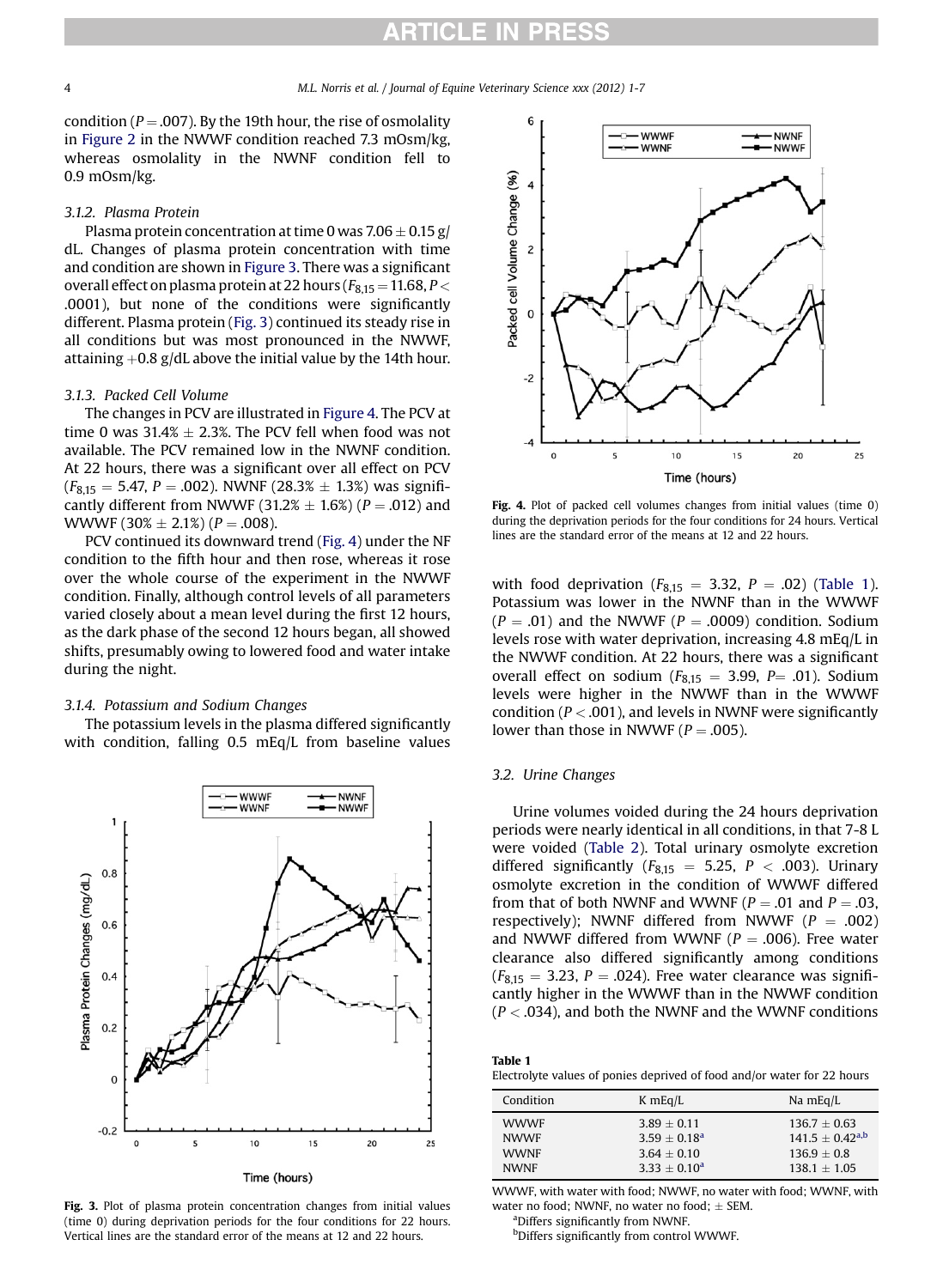M.L. Norris et al. / Journal of Equine Veterinary Science xxx (2012) 1-7 5

**RTICLE IN PRES** 

| Condition   | Urine Output L | Free Water Clearance mL/min | Osmolytes mOsm/L   | Total K mEq  | Total Na mEq   |
|-------------|----------------|-----------------------------|--------------------|--------------|----------------|
| <b>WWWF</b> | $7.26 + 0.78$  | $-9.6 + 4.8^{\circ}$        | $7250 + 639$       | $778 + 36$   | $5.4 + 0.8$    |
| <b>NWWF</b> | $7.10 + 0.49$  | $-18.0 + 7.3$               | $8401 + 719$       | $3785 + 633$ | $235.0 + 110.$ |
| <b>WWNF</b> | $7.13 + 1.17$  | $-15.7 + 7.0a$              | $5137 + 626^b$     | $778 + 196$  | $19.7 + 11.6$  |
| <b>NWNF</b> | $7.41 + 0.55$  | $-8.6 + 2.1a$               | $4560 + 694^{b,c}$ | $2249 + 721$ | $179.4 + 82$   |

Urinary excretion values for ponies deprived of food and/or water for 22 hours

WWWF, with water with food; NWWF, no water with food; WWNF, with water no food; NWNF, no water no food;  $\pm$  SEM.

Differs significantly from NWWF.

b Differs significantly from control WWWF.

c Differs significantly from WWNF.

were significantly different than NWWF ( $P = .0029$  and  $P = .003$ , respectively). There was no difference in urinary sodium excretion with condition, but urinary potassium excretion differed significantly with condition ( $F_{8,12} = 5.02$ ,  $P = .007$ ), although none of the contrasts were significant.

### 3.3. Blood Volume

<span id="page-4-0"></span>Table 2

Changes in blood volume between the start of the deprivation period, that is, at time 0, and the end of the 22 hours deprivation conditions were calculated. A small insignificant decrease (3.3%) occurred during the control experiment where the pony had food and water freely available. When both water and food were withheld, blood volume fell by more than 7.2% from its initial value at 0 hour. When water but not food was withheld, blood volume fell by 7.4%. When both food and water were withheld, the decrease was 6.3%. The decreases in blood volume in the three deprivation conditions were not significantly different from control.

## 4. Discussion

The most dramatic effect of the different deprivation conditions was the marked rise of plasma osmolality when food was consumed during the water deprivation period ([Figs. 1 and 2](#page-2-0)). This indicates that the primary stimulus to drinking during water deprivation with food available was the rise in osmolality. The changes in these experiments approximate the rise of plasma osmolality needed to stimulate drinking, as has been reported for the pony [\[8\].](#page-5-0)

Pigs and horses are species in which a volatile spleen releases its store of red cells in response to mild stimuli, such as eating [\[9\].](#page-5-0) In an earlier study, it was found that simply eating a spontaneous meal resulted in addition of a significant volume of red cells in pigs, presumably from the spleen, resulting in a constant blood volume during a meal despite shifts of fluids from the plasma into the digestive tract [\[10\]](#page-5-0). A fall of PCV when food was withheld occurred in the ponies of this study ([Fig. 4\)](#page-3-0), indicating a fall of total red cell volume.

The study of food and water deprivation in pigs showed a decrease of both plasma volume and total red cell volume, resulting in a large fall of total blood volume during the NWNF condition [\[2\]](#page-5-0). The lack of significant effect of water deprivation on plasma protein and volume indicated that horses are better able to maintain homeostasis during water deprivation than pigs. This comparison is particularly interesting because the experiments were performed in the same laboratory using the same analytical equipment. In horses, the larger hindgut containing 10-20 L of fluid may buffer water deprivation [\[11\]](#page-5-0). Water restriction for 20 hours reduced the amount of water in the gastrointestinal tract of horse by 13% [\[12\]](#page-5-0). The extracellular fluid volume is 240 mL/kg in ponies [\[13\]](#page-5-0). Other equids have not been studied under all four conditions, but in ponies deprived of food and water for 72 hours at high environmental temperatures (maximum  $33^{\circ}$ C), plasma protein as well as osmolality rose and plasma volume fell [\[14\]](#page-5-0). Donkeys have been deprived of water but not hay in several studies [\[15-17\],](#page-5-0) but have not been deprived of both food and water. Physiological measurements have not been made on any other equid, although the long journeys and times between drinking opportunities indicate that studies on onagers and zebras would be of interest [\[18\]](#page-6-0).

PCV measurements in water-deprived ponies [\(Fig. 4](#page-3-0)) showed a distinct dichotomy: with food available, PCV levels were maintained; without food, PCV fell. Splenic stores of red cells are released on eating, and this may be the explanation of the maintained PCV levels when food was available. The obverse process may be occurring during the NWNF period: that is, red cells are removed from the circulating blood volume and put into splenic storage. Plasma osmolality fell steadily throughout the 12 hours ([Fig. 2\)](#page-2-0). This picture of osmolality and plasma proteins falling and predominantly being below initial levels suggests dilution of plasma proteins and electrolytes. If there is an expansion of plasma volume, then the fall of PCV could in part be simply a dilution process, but sequestration of red cells in storage sites such as the spleen could also be involved. The final rise of plasma proteins suggests a contraction of plasma volume. The accompanying final rise of PCV could be the result of this decrease of plasma volume or of splenic release of red cells in the NF conditions. The condition of WWNF rounds out the experimental design of this study. Here both plasma proteins and PCV values decreased during the first 7 or 8 hours of food deprivation, and then both tended to rise during the final hours.

Urine volume excreted during the 22 hours deprivation periods was used as an index of water loss from the body on the assumption that rate of water loss in expired gases, by diffusion through the skin, and in feces was relatively small and constant. Although urine volumes voided during the 22 hours water-deprivation periods were nearly identical, the clearance of water and osmolytes differed significantly with condition [\(Table 1](#page-3-0)). Free water clearance fell in the NWWF condition in comparison with the others. Osmolyte excretion was lower in the NF condition irrespective of whether water was available. The reduced clearance of water is probably an effect of vasopressin that rose from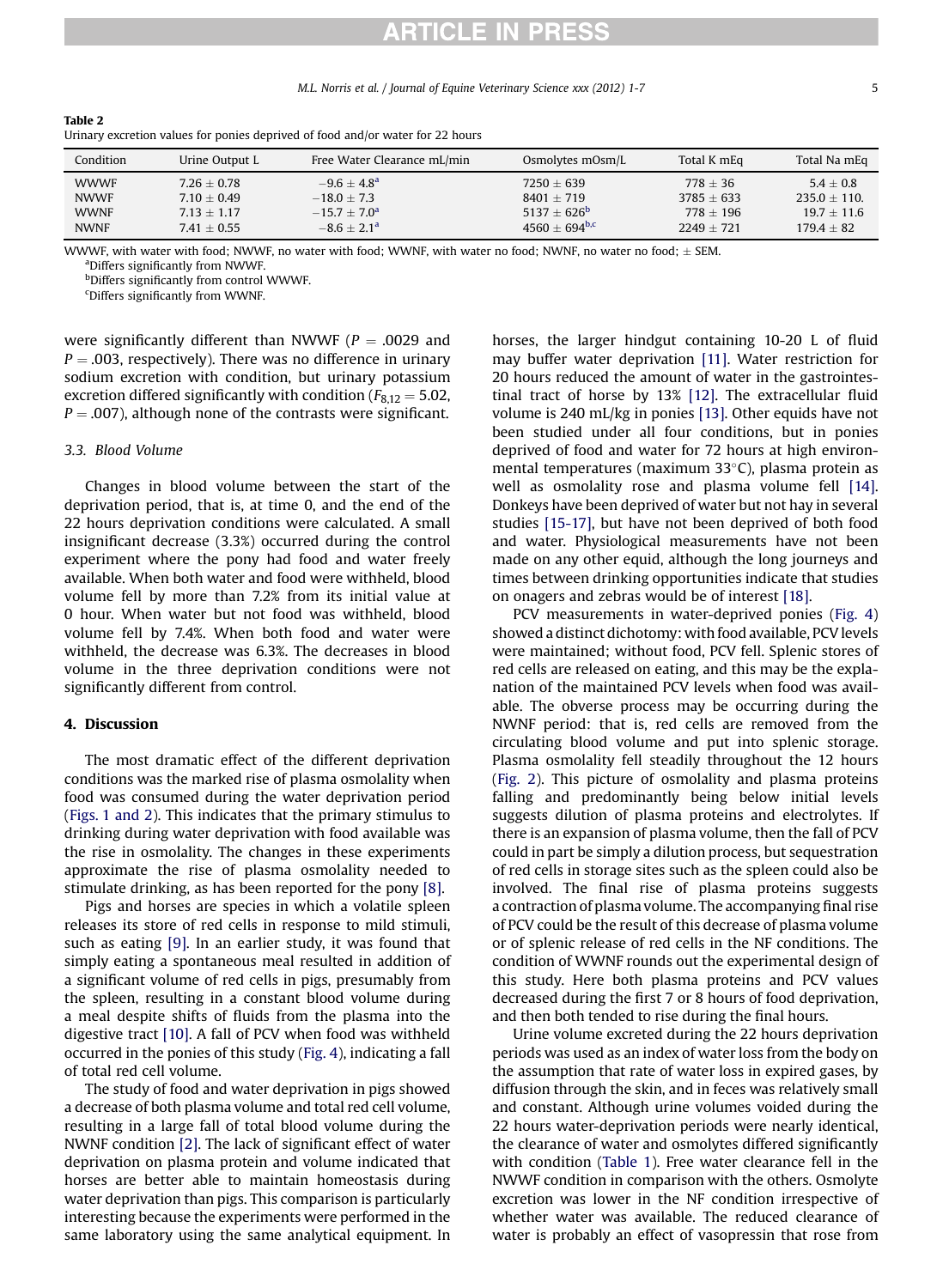## **ARTICLE IN PRESS**

<span id="page-5-0"></span>1.4 pg/mL to 4.3 pg/mL in ponies after 24 hours water deprivation with hay available [\[19\]](#page-6-0). Fecal output and water content would have been a valuable measurement of the contribution of gastrointestinal fluid to maintenance of blood volume. Donkeys subjected to chronic dehydration, causing a loss of 6% of their body weight, exhibited changes in their large intestinal structure that increase absorptive and secretory processes [\[20\].](#page-6-0)

The amount of water drunk was more than three times greater when food was available as compared with amount drunk when no food was available. There are several reasons for the increased water intake when food is available. The extracellular space is reduced by secretion of isotonic digestive juices, and the osmotic content of the food causes cellular dehydration and ultimatelyloss of bodyfluid from the osmotic diuresis that ensues [\[21,22\]](#page-6-0). As shown in [Figures 1 and 2](#page-2-0), a marked rise of plasma osmolality develops when food is available during water deprivation, but this is not accompanied by a significant hypovolemia. In contrast, when food is not available, plasma osmolality tends to fall. This emphasizes again the relatively greater effectiveness as a thirst stimulus of cellular dehydration due to the rise of osmolality. Houpt and Yang [2] also found that plasma osmolality rose when water but not food was withheld from pigs.

There are a variety of studies of the effects of dehydration on horses, but none have compared horses with and without food available. Tasker et al. [\[23\]](#page-6-0) deprived horses of both food and water for a week. The 400-kg horses lost 40 kg of body weight and their plasma protein rose, but there was no effect on PCV. Sneddon et al. [\[24\]](#page-6-0) deprived horses of water but not pelleted feed for 72 hours and found an increase in osmolality from 285 mOsm/L to 310 mOsm/L, an increase in PCV from 36% to 44%, and an increase of plasma protein from 6.5 g/dL to 7.8 g/dL. Vasopressin increased and aldosterone decreased with 72 hours dehydration in the horses [\[20\]](#page-6-0). Aldosterone probably decreased in this study under the NWWF condition because both plasma and urinary sodium rose. It was found, in an earlier study, that vasopressin increased after 24 hours dehydration with hay available [\[19\].](#page-6-0) The fall in plasma potassium in the NF conditions is probably an indication of lack of dietary potassium.

After 30 hours of transportation by truck and without food or water during hot weather, horses were severely dehydrated. They exhibited significant increases in both osmolality (up to 330 mOsm/L) and plasma protein (up to 10 g/dL) [\[25\],](#page-6-0) indicating both hyperosmotic and hypovolemic changes. They lost 50 kg body weight due to water restriction and water loss from sweating. Other less severe forms of water deprivation occur when horses are water but not food restricted during commercial estrogen production [\[26\]](#page-6-0). There was no change in plasma protein or PCV but osmolality rose from 282 mOsm/kg to 293 mOsm/ kg when water was restricted to 3 L/100 kg/day. Horses are also dehydrated when treated with furosemide before a race to prevent exercise-induced pulmonary hemorrhage. In this case, plasma protein rises from 7.2  $g/dL$  to 7.8  $g/dL$ and PCV from 33% to 36%, but osmolality is unaffected because both sodium and water are lost in the urine in response to the diuretic [\[27\].](#page-6-0)

Food intake falls when most animals, including horses, are water deprived. For example, in an earlier study from this laboratory, ponies had a 6% change in plasma osmolality and an 11% increase in plasma protein after 36 hours of water deprivation. The ponies were offered hay every 4 hours. They consumed 11 kg when water was available and 7 kg when deprived. The donkeys, a desert-adapted species, ate 8 kg when water was available and 7 kg when water deprived [15].

In conclusion, these simple experiments highlight the need to consider the feeding conditions in any study of the effects of water deprivation. There is a positive correlation between feeding and drinking. The ponies drank less when no food was available and ate less when no water was available. Despite these behavioral changes, there were physiological consequences: a marked hyperosmolality when food but no water was available. Ponies appear to be able to moderate the effects of dehydration and preserve blood volume possibly by increased absorption from the gastrointestinal tract and reducing free water clearance in the kidney.

## Acknowledgments

The technical assistance of Joanne l'Anglais, Jacqueline Hunt, and Tiffany Cal during these experiments was greatly appreciated. The authors are grateful to H.F. Hintz for use of his facilities. Financial support was derived in part from National Institutes of Health grant R01 DK41383.

#### References

- [1] Oatley K. Changes of blood volume and osmotic pressure in the production of thirst. Nature 1964;202:1341-2.
- [2] Houpt TR, Yang H. Water deprivation, plasma osmolality, blood volume and thirst in young pigs. Physiol Behav 1995;578:49-54.
- [3] Bigelow JA, Houpt TR, Feeding and drinking patterns in young pigs. Physiol Behav 1988;43:99-109.
- [4] de Castro JM, Kreitzman SM. A microregulatory analysis of spontaneous human feeding patterns. Physiol Behav 1985;35:329-35.
- [5] Fitzsimons TJ, Le Magnen J. Eating as a regulatory control of drinking in the rat. J Comp Physiol Psychol 1969;67:273-83.
- [6] Hampson BA, de Laat MA, Mills PC, Pollitt CC. Distances travelled by feral horses in 'outback' Australia. Equine vet J 2010;42(Suppl 38):582-6.
- [7] SAS Institute Inc. SAS user's guide: statistics. 5th ed. Cary, NC: SAS Institute Inc.; 1985.
- [8] Sufit E, Houpt K, Sweeting M. Physiological stimuli of thirst and drinking patterns in ponies. Equine Vet J 1985;17:12-6.
- [9] Hannon JP, Bossone CA, Rodkey WG. Splenic red cell sequestration and blood volume measurements in conscious pigs. Am J Physiol 1985;248:R293-301.
- [10] Houpt TR, Anderson CR. Spontaneous drinking: is it stimulated by hypertonicity or hypovolemia? Am J Physiol 1990;258:R143-8.
- [11] Argenzio RA, Lowe JE, Pickard DW, Stenens CE. Digesta passage and water exchange in the equine large intestine. Am J Physiol 1974;226:1035-42.
- [12] Meyer H. Influence of feed intake and composition, feed and water restriction, and exercise on gastrointestinal fill in horses (pt 2). Equine Pract 1996;18:20-3.
- [13] Carlson GP. Hematology and body fluids in the equine athlete: a review. In: Gillespie JR, Robinson NE, editors. Equine exercise physiology. 2nd ed. Davis, CA: ICEEP Publications; 1987. p. 393-424.
- [14] Carlson GP, Rumbaugh GE, Harrold D. Physiologic alterations in the horse produced by food and water deprivation during periods of high environmental temperatures. Am J Vet Res 1979;40:982-5.
- [15] Mueller PJ, Houpt KA, A comparison of the responses of donkeys (Equus asinus) and ponies (Equus caballus) to 36 hours of water deprivation. In: Fielding D, Pearson RA, editors. Donkeys, mules and horses in tropical agricultural development. Edinburgh: University of Edinburgh; 1991. p. 86-95.
- [16] Sneddon JC, Boomker E, Howard CV. Mucosal surface area and fermentation activity in the hind gut of hydrated and chronically dehydrated working donkeys. J Anim Sci 2006;84:119-24.